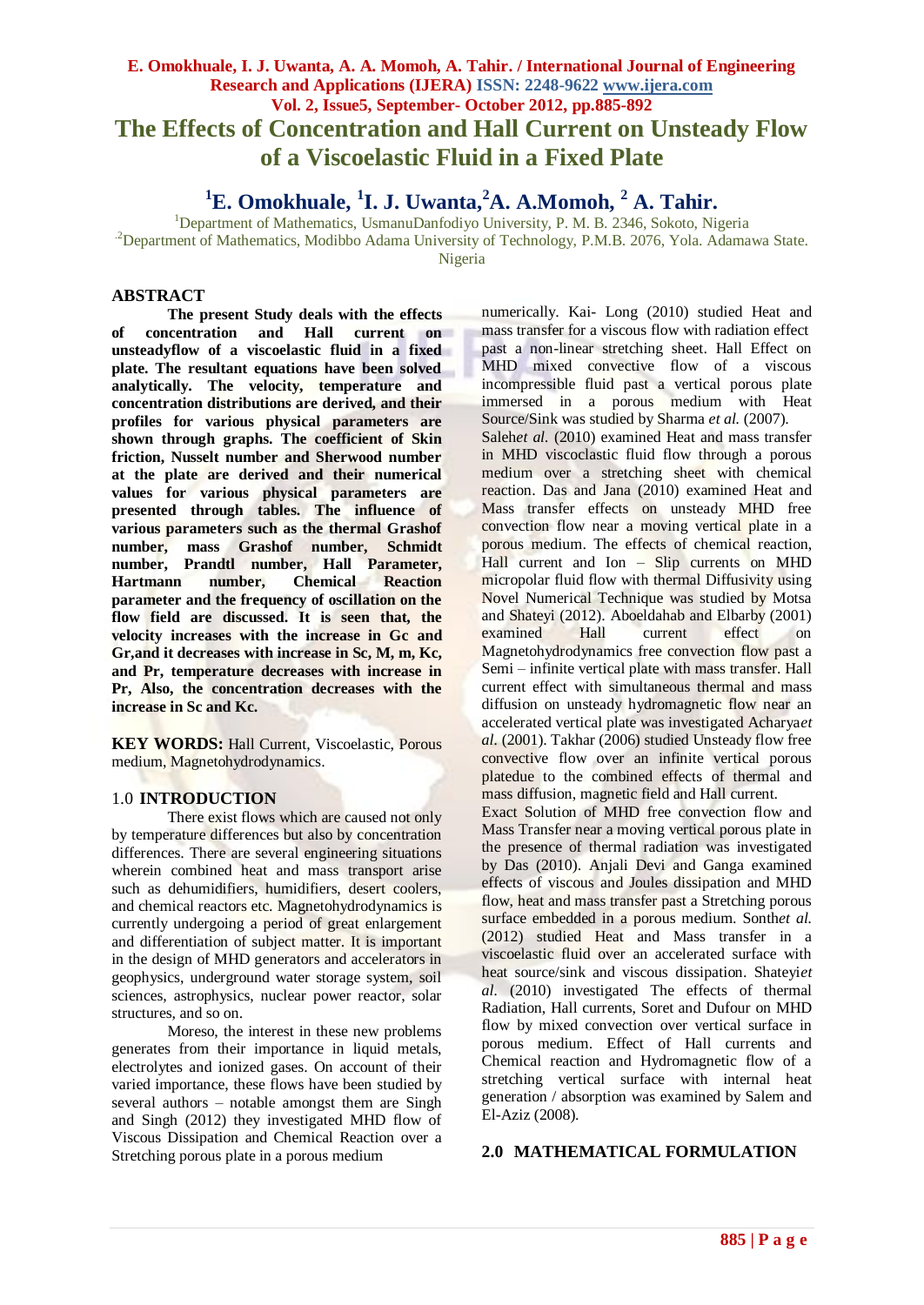We consider the unsteady flow of a viscous incompressible and electrically conducting viscoelastic fluid over afixed porous plate with oscillating temperature. The x- axis is assumed to be oriented vertically upwards along the plate and the y-axis is taken normal to the plane of the plate. It is assumed that the plate is electrically non – conducting and a uniform magnetic field of straight  $B_0$  is applied normal to the plate. The induced magnetic field is assumed constant. So that  $\vec{B} = (0, B_0, 0)$ . The plate is subjected to a constant suction velocity.

1. The equation of conservation of charge  $\nabla J = 0$ , gives constant.

$$
\vec{J} = \omega_e \tau_e (\vec{J} \times \vec{E}) = \sigma \left( \vec{V} \times \vec{B} + \frac{\nabla P_e}{en_e} \right) (1)
$$

Equation (1) reduces to

$$
J_{x^*} = \frac{\sigma B_0}{(1 + m^2)} (mu^* - \omega^*)
$$
  

$$
J_{y^*} = \frac{\sigma B_0}{(1 + m^2)} (u^* - m\omega^*)
$$
 (2)

Where

$$
m = \omega_e \tau_e
$$

is the Hall parameter.

and concentration are as follows;

The governing equations for the momentum, energy  
and concentration are as follows;  

$$
\frac{\partial u}{\partial t} + v_0 \frac{\partial u}{\partial y} = v \frac{\partial u}{\partial y} - k_1 \frac{\partial^3 u}{\partial y^2 \partial t} - \sigma B_0^2 \frac{(u + m\omega)}{\rho(1 + m^2)} + g\beta (T - T_d) + g\beta^* (C - C_d) - \frac{vu}{k^*}
$$

$$
\frac{\partial \omega}{\partial t} + v_0 \frac{\partial \omega}{\partial y} = v \frac{\partial^2 \omega}{\partial y^2} - k_1 \frac{\partial^3 \omega}{\partial y^2 \partial t} - \sigma B_0^2 \frac{(\omega - mu)}{\rho (1 + m^2)} - \frac{u \omega}{k^*} = \frac{1}{4}
$$
\n(4)

$$
\frac{\partial T}{\partial t} + v_0 \frac{\partial T}{\partial y} = \frac{K_T}{\rho C p} \frac{\partial^2 T}{\partial y^2}
$$

$$
\frac{\partial C}{\partial t} + v_0 \frac{\partial C}{\partial y} = D \frac{\partial^2 C}{\partial y^2} - KrC
$$

$$
(6)
$$

The boundary conditions of the problem are:

(6)<br>The boundary conditions of the problem are:<br> $0, \omega = 0, T = T_d + (T_0 - T_d)e^{i\omega t}, C = C_d + (C_0 - C_d)e^{i\omega t}aty = 0$ 0,  $\omega = 0, T = T_d + (T_0 - T_d)e^{i\omega t}$ <br>0,  $\omega = 0, T = 0, C = 0$  aty = 1 ons of the problem are:<br> $\frac{i\omega t}{c}$ ,  $C = C_1 + (C_2 - C_1)e^{i\omega t}$ (6)<br>The boundary conditions of the problem are:<br> $u = 0, \omega = 0, T = T_d + (T_0 - T_d)e^{i\omega t}, C = C_d + (C_0 - C_d)e^{i\omega t}$  aty *u* = 0,  $\omega$  = 0,  $T = T_d + (T_0 - T_d)$ <br> *u*  $\rightarrow$  0,  $\omega$  = 0,  $T = 0$ ,  $C = 0$  aty (6) (12<br>
The boundary conditions of the problem are: The conditions of the problem are: The  $= 0, \omega = 0, T = T_d + (T_0 - T_d)e^{i\omega t}, C = C_d + (C_0 - C_d)e^{i\omega t}$  at  $= 0$   $u($  $u \rightarrow 0, \omega = 0, T = 0, C = 0$ aty = 1  $= 0, \omega = 0, T = T_d + (T_0 - T_d)e^{i\omega t}$ ,  $C = C_d$ <br>  $\rightarrow 0, \omega = 0, T = 0, C = 0$  at  $y = 1$ 

(7)

Where u and v are the components of velocity in the x and y direction respectively, g is the acceleration due to gravity,  $\beta$  and  $\beta^*$  are the coefficient of

volume expansion,  $k_0$ the kinematic viscoelasticity,  $\rho$  is the density,  $\mu$  is the viscosity,  $\nu$ is the kinematic viscosity,  $K_T$  is the thermal conductivity, Cp is the specific heat in the fluid at constant pressure,  $\sigma$  is the electrical conductivity of the fluid,  $\mu_e$  is the magnetic permeability, D is the molecular diffusivity,  $T_0$  is the temperature of the plane and  $T_d$  is the temperature of the fluid far away from plane.  $C_0$  is the concentration of the plane and  $C_d$  is the concentration of the fluid far away from the plane.

And  $v = -v_0$ , the negative sign indicate that the suction is towards the plane.

Introducing the following non-dimensionless parameters

Introducing the following non-dimensionless  
\nparameters  
\n
$$
\eta = \frac{v_0 y}{v}, t = \frac{v_0^2 t}{4v}, u = \frac{u}{v_0}, \omega = \frac{\omega^*}{v_0}, \theta = \frac{T - T_{\infty}}{T_{\infty} - T_{\infty}}, C = \frac{C - C_{\infty}}{C_{\infty} - C_{\infty}}
$$
\n
$$
Gr = \frac{g \beta v (T_{\infty} - T_{\infty})}{v_0^2}, Gc = \frac{g \beta c v (C_{\infty} - C_{\infty})}{v_0^2}, M = \frac{\sigma B_0^2 v}{\rho v_0^2}, Pr = \frac{\mu C p}{K_T}
$$
\n
$$
Sc = \frac{v}{D}, K = \frac{k_1 v_0^2}{4v^2}, k = \frac{k^* v_0^2}{v^2}
$$

(8)

Substituting the dimensionless variables in (8) into  
\n(3) to (6), we get (dropping the bars)  
\n
$$
\frac{1}{4} \frac{\partial u}{\partial t} - \frac{\partial u}{\partial \eta} = \frac{\partial^2 u}{\partial \eta^2} - \frac{K \partial^3 u}{4 \partial \eta^2 \partial t} - \frac{M (u + m\omega)}{(1 + m^2)} - \frac{u}{k} + Gr \theta + GcC
$$

 $(9)$ 

$$
\frac{1}{4} \frac{\partial \omega}{\partial t} - \frac{\partial \omega}{\partial \eta} = \frac{\partial^2 \omega}{\partial \eta^2} - \frac{K \partial^3 \omega}{4 \partial \eta^2 \partial t} - \frac{M(\omega - mu)}{(1 + m^2)} - \frac{u}{k}
$$

(10)  
\n
$$
\frac{1}{4} \frac{\partial \theta}{\partial t} - \frac{\partial \theta}{\partial \eta} = \frac{1}{Pr} \frac{\partial^2 \theta}{\partial \eta^2}
$$
\n(11)  
\n
$$
\frac{1}{4} \frac{\partial C}{\partial t} - \frac{\partial C}{\partial \eta} = \frac{1}{Sc} \frac{\partial^2 C}{\partial \eta^2}
$$
\n(12)

The corresponding boundary conditions are

The corresponding boundary conditions are<br>  $(0,t) = 0, \omega(0,t) = 0, \theta(0,t) = e^{i\omega t}, C(0,t)e^{i\omega t}$  at  $y = 0$ (0, t) = 0,  $\omega(0, t) = 0$ ,  $\theta(0, t) = e^{i\omega t}$ ,  $C(0, t)$ <br>(1, t) =  $\omega(1, t) = \theta(1, t) = C(1, t) = 0$  aty = 1 The corresponding boundary conditions are<br>  $u(0,t) = 0, \omega(0,t) = 0, \theta(0,t) = e^{i\omega t}, C(0,t)e^{i\omega t}$  aty *u*(0,*t*) = 0,  $\omega$ (0,*t*) = 0,  $\theta$ (0,*t*) =  $e^{i\omega t}$ ,  $C$ ((<br> *u*(1,*t*) =  $\omega$ (1,*t*) =  $\theta$ (1,*t*) =  $C$ (1,*t*) = 0*aty* inding boundary conditions are<br>  $\omega(0,t) = 0, \theta(0,t) = e^{i\omega t}, C(0,t)e^{i\omega t}$  aty 0,  $\omega(0, t) = 0, \theta(0, t) = 0$ <br> $\omega(1, t) = \theta(1, t) = 0$ responding boundary conditions are<br>= 0,  $\omega(0,t) = 0$ ,  $\theta(0,t) = e^{i\omega t}$ ,  $C(0,t)e^{i\omega t}$  aty = 0 = 0,  $\omega(0,t) = 0$ ,  $\theta(0,t) = e^{i\omega t}$ ,  $C(0,t)e^{i\omega t}$  aty<br>=  $\omega(1,t) = \theta(1,t) = C(1,t) = 0$  aty = 1 (13)

Equations (9) and (10) can be combined into a single equation by introducing the complex velocity.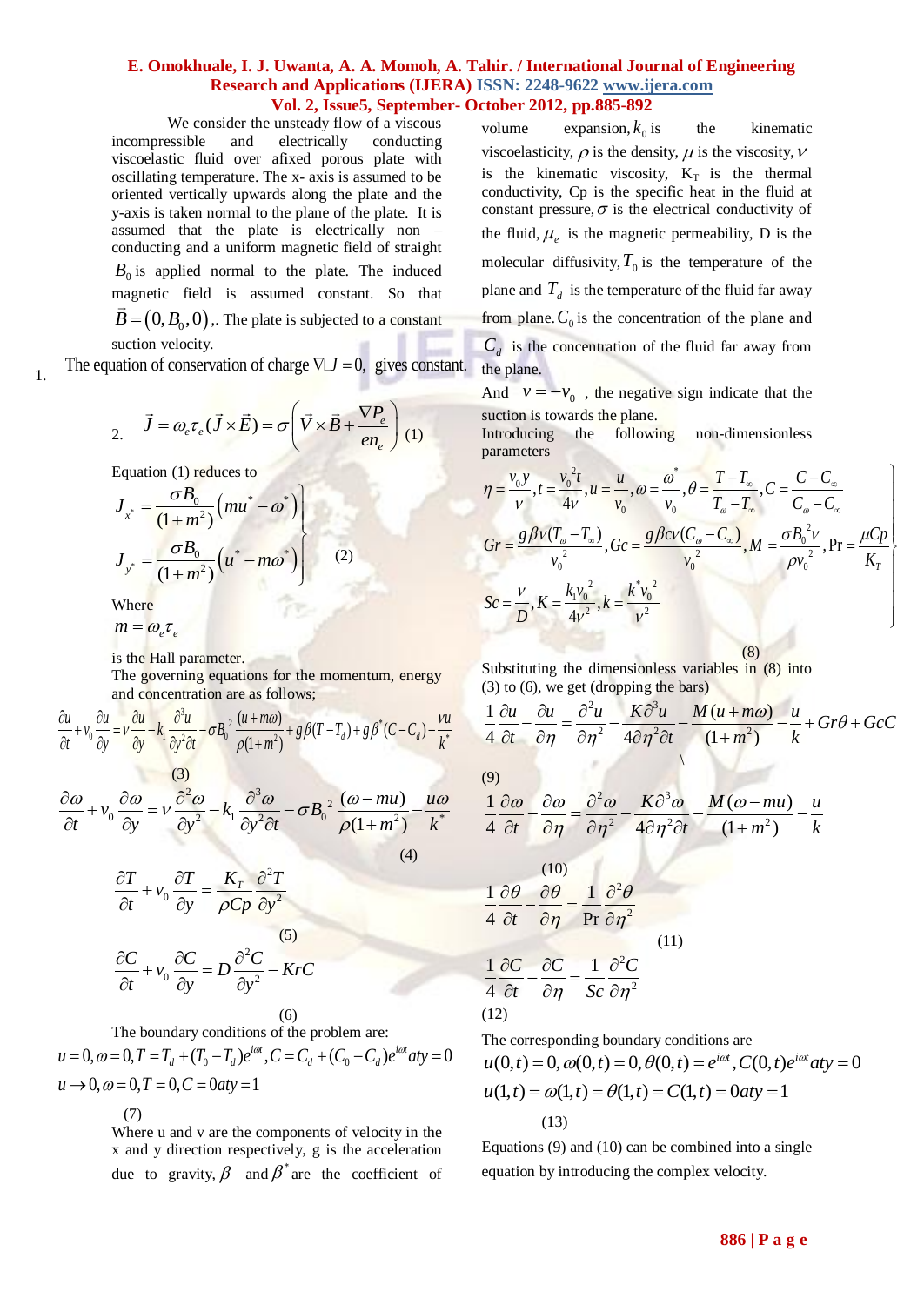(25)

$$
U = u(\eta, t) + i\omega(\eta, t)
$$

(14)

(16)

Where

 $i = \sqrt{-1}$ 

Thus,

Thus,  
\n
$$
\frac{1}{4} \frac{\partial U}{\partial t} - \frac{\partial U}{\partial \eta} = \frac{\partial^2 U}{\partial \eta^2} - \frac{K \partial^3 U}{4 \partial \eta^2 \partial t} - \frac{M (1 - im)U}{(1 + m^2)} - \frac{U}{k} + Gr \theta + GcC
$$
\n(15)

With boundary conditions:

With boundary conditions:  
\n
$$
t^* > 0
$$
:  $U(0,t) = 0$ ,  $\theta(0,t) = e^{i\omega t}$ ,  $C(0,t)e^{i\omega t} \frac{at\eta}{dt} = 0$   
\n $U(1,t) = \theta(1,t) = C(1,t) \rightarrow 0, \frac{at\eta}{dt} = 1$ 

where Gr is the thermal Grashof number, Gc is the mass Grashof number, Sc is the Schmidt number, Pr is the Prandtl number, Rm is the Reynold number, K is the viscoelastic Parameter and S is the pearmeability.

#### 3.0 **METHOD OF SOLUTIONS**

To solve  $(11)$ ,  $(12)$  and  $(15)$  subject to the boundary conditions (16), we assume solutions of the form

$$
U(\eta, t) = U_1(\eta) \varepsilon e^{i\omega t}
$$
 (17)

$$
\theta(\eta, t) = \theta_1(\eta) \varepsilon e^{i\omega t}
$$
\n(18)

$$
C(\eta, t) = C_1(\eta) \varepsilon e^{i\omega t} (19)
$$

where  $U^{\,}_{1}(\eta)\,\theta^{\,}_{1}(\eta)$ and  $C_1(\eta)$  are to be determined.

Substituting  $(17)$  to  $(19)$  into  $(11)$ ,  $(12)$  and  $(15)$ , Comparing harmonic and non harmonic terms, we obtain

obtain  
\n
$$
U'' + \frac{U'}{L_1} - L_3U = -\frac{Gr\theta}{4L_1e^{i\omega t}} - \frac{GcC}{4L_1e^{i\omega t}}
$$
\n(20)

$$
\theta_{1}^{"} + \Pr \theta_{1}' - \frac{1}{4} i \omega \theta_{1} = 0
$$

(21)  

$$
C''_1 + ScC'_1 - \frac{1}{4}i\omega C_1 - KcScC_1 = 0
$$
(22)

and boundary conditions give  
\n
$$
\eta = 0: U_1(0) = \theta(0) = C(0) = 1
$$
  
\n $\eta = 1: U_1(1) = 0, \theta(1) = 0, C(1) \rightarrow 0$   
\n(23)

where the primes connotes differentiation with respect to  $\eta$ .

Solving (20) to (22) under the boundary conditions (23) and (25).And substituting the obtained solutions into (17) to (19) respectively. Then

Then  
\nthe velocity distribution can be expressed as  
\n
$$
U(\eta, t) = \left[A_5 e^{m_5 \eta} + A_6 e^{-m_6 \eta} + A_8 e^{m_3 \eta} + A_9 e^{-m_4 \eta} + A_{10} e^{-m_1 \eta} + A_{11} e^{-m_2 \eta}\right] \varepsilon e^{\text{int}}
$$
\n(24)

And, the temperature field is given by  
\n
$$
\theta(\eta, t) = \left(A_3 e^{m_3 \eta} + A_4 e^{-m_4 \eta}\right) \varepsilon e^{i \omega t}
$$

Similarly, the concentration distribution gives  
\n
$$
C(\eta, t) = \left(A_1 e^{m_1 \eta} + A_2 e^{-m_2 \eta}\right) \varepsilon e^{i \omega t}
$$
\n(26)

The Skin friction, Nusselt number and Sherwood number is obtained by differentiating (24)  $etad$ 

to (26) and at 
$$
\theta
$$

$$
\begin{aligned}\n\text{so that good number is obtained by differentiating } (2+)^{2} \\
\text{to (26) and at } \text{evaluated at } \eta = 0 \\
\frac{\partial U(\eta, t)}{\partial \eta}\Big|_{\eta=0} &= \left[m_{5}A_{5} + m_{6}A_{6} + m_{3}A_{8} + m_{4}A_{9} + m_{1}A_{10} + m_{2}A_{11}\right] \varepsilon e^{\text{i} \omega t} \\
\frac{\partial \theta(\eta, t)}{\partial \eta} &= (m_{5}A_{5} + m_{6}A_{1}) \varepsilon e^{\text{i} \omega t}\n\end{aligned}
$$

$$
-\frac{\partial \theta(\eta, t)}{\partial \eta}\Big|_{\eta=0} = (m_3 A_3 + m_4 A_4) \varepsilon e^{i\omega t}
$$
  
(28)  

$$
-\frac{\partial C(\eta, t)}{\partial \eta}\Big|_{\eta=0} = (m_1 A_1 + m_2 A_2)
$$
  
(29)

#### 4.0 **RESULTS AND DISCUSSION**

*U* =  $u(n,i) + i\omega(n,i)$ <br> **Solution** (23) and (28) no C) ento the homelong and<br> **B** a g expected stationary conditions:<br> **Example 1988** and the transmitted in the properties of the stationary of the internet stationary or the The effects of concentration and Hall current on unsteady flow of a viscoelastic fluid in a fixed plate has been formulated and solved analytically. In order to understand the flow of the fluid, computations are performed for different parameters such as Gr, Gc, Sc, Pr,  $\omega$ , Kc, M, and m.

#### 4.1 V**elocity profiles**

Figures 1 to 7connote the velocity profiles; figure 8 depicts the temperature profiles and figures9& 10display the concentration profiles with varying parameters respectively.

The effect of velocity for different values of  $(Pr = 0.71, 1, 3)$  is displayed in figure 1, the graph show that velocity decreases with increase in Pr. The effect of velocity for different values of  $(Sc =$ 0.18, 0.78, 2.01, 2.65) is given in figure 2, the graph show that velocity decreases with the increase in Sc. Figure 3 denotes the effect of velocity for different

values of  $(m = 2, 4, 6, 10)$ , it is seen that velocity decreases with the increase in m.

The effect of velocity for different values of  $(M = 1,$ 3, 6, 10) is shown in figure 4, it depict that velocity decreases with increase in M.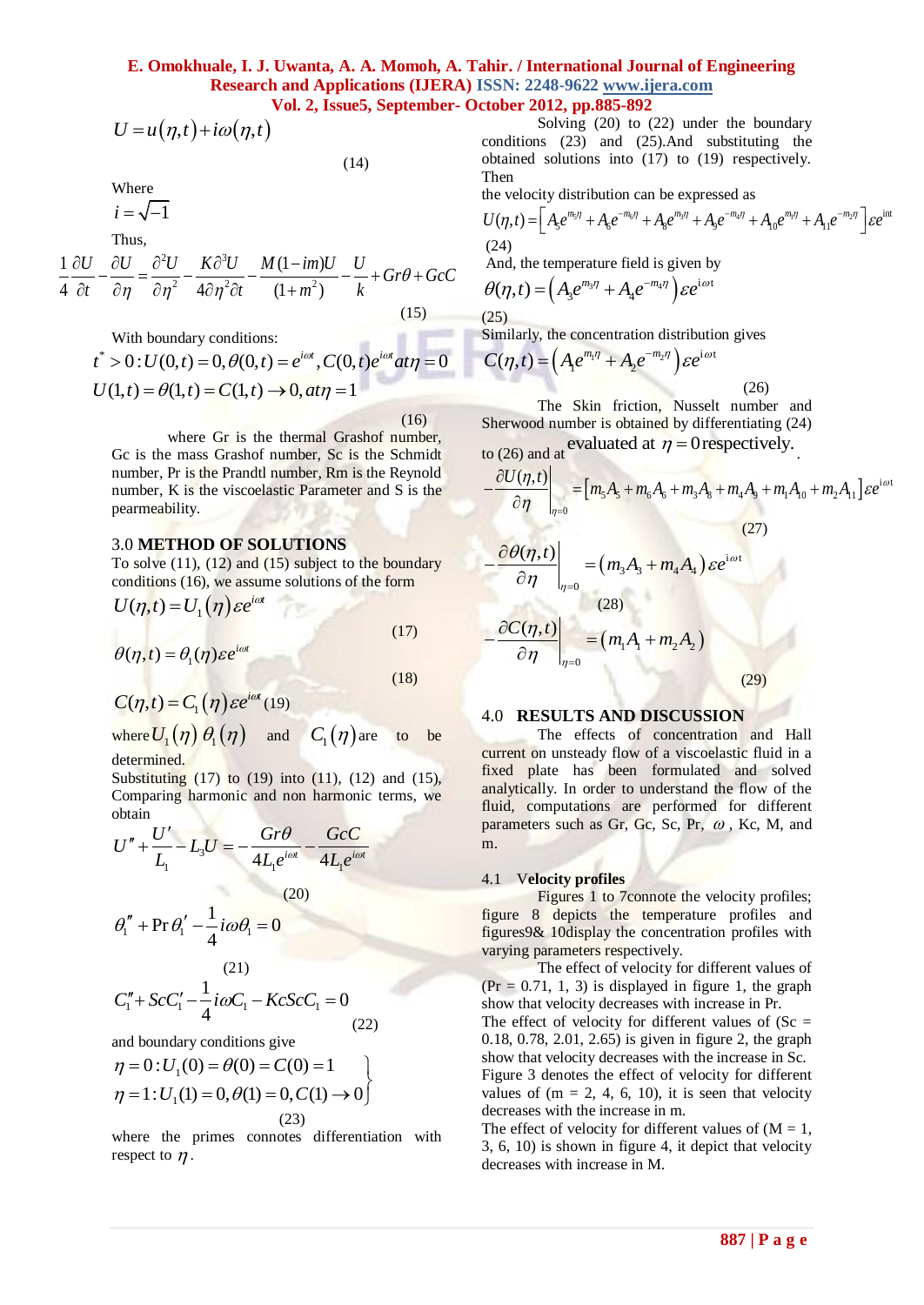Figure 5 depicts the effect of velocity for  $(Gr = 1, 2, 1)$ 3, 5), the graph connote that velocity increases with the increase in Gr.

The effect of velocity for different values of  $(Kc = 1,$ 2, 3, 4) is displayed in figure 7, it is clear that velocity decreases with the increase in Kc.

The effect of velocity for different values of  $(Gc = 2, 3, 4, 8)$  is presented in figure 6, it is seen that velocity increases with the increase in Gc.





Figure 2. Velocity profiles for different values of Sc.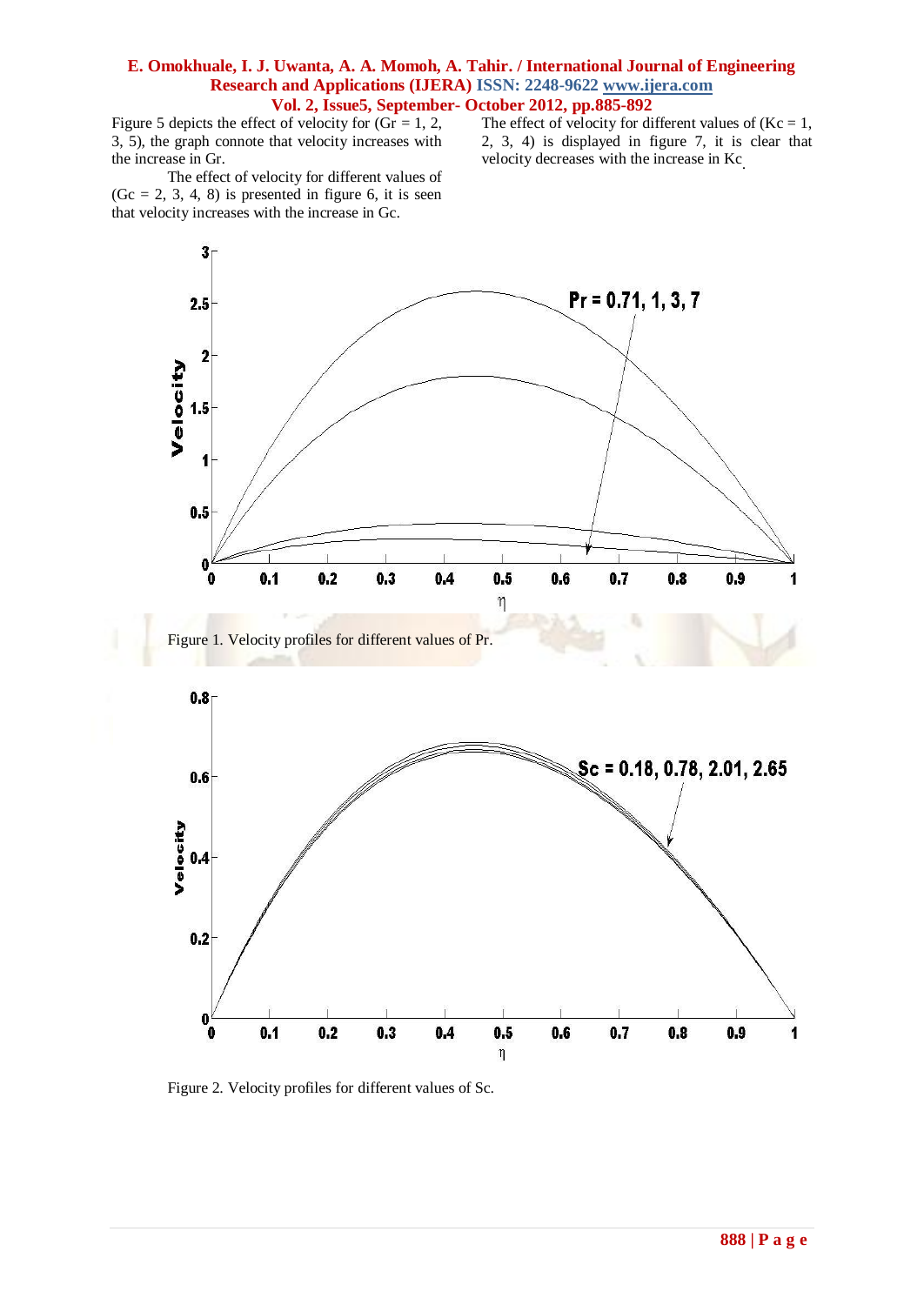

Figure 3. Velocity profiles for different values of m.



Figure 5. Velocity profiles for different values of Gr.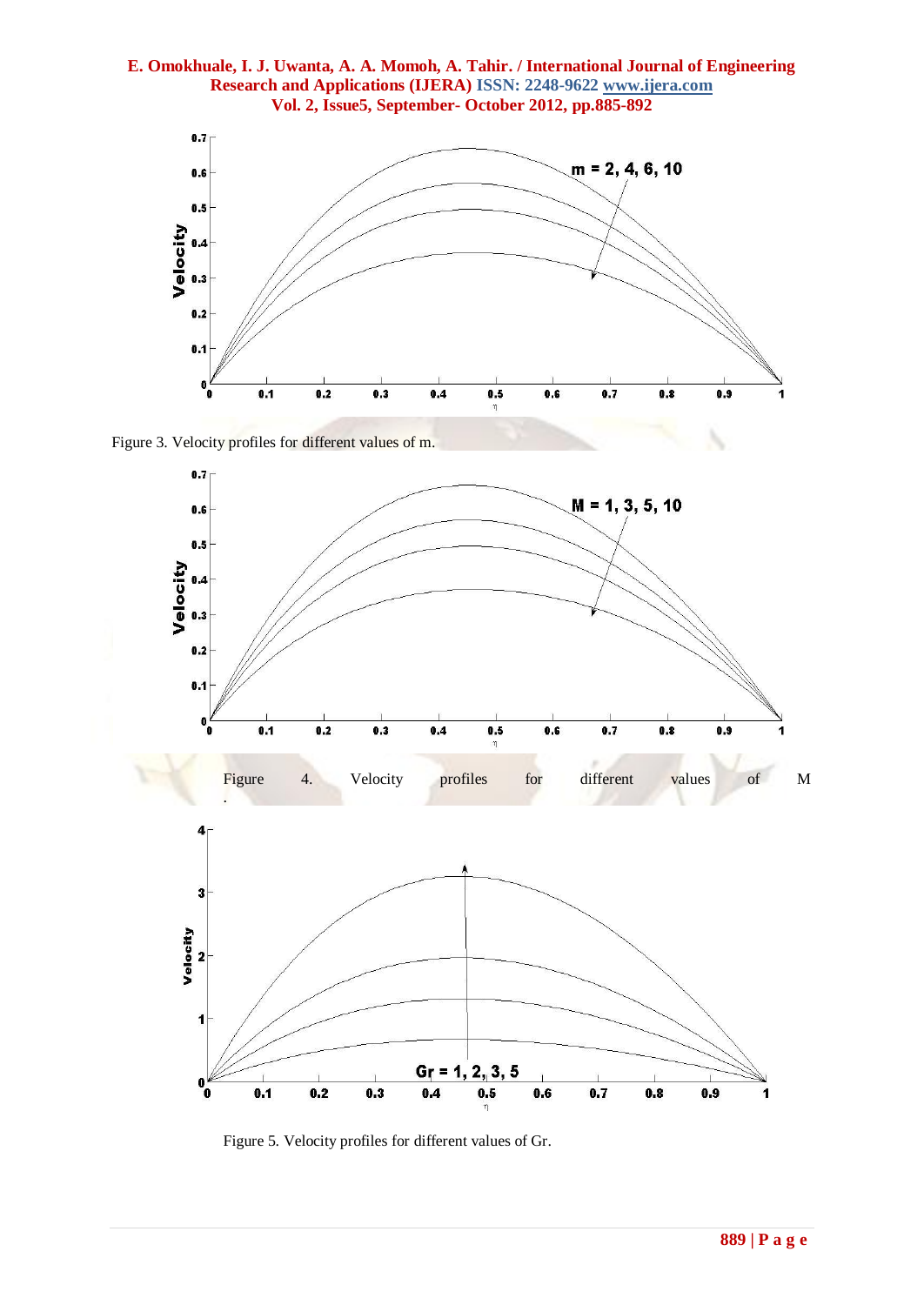

Figure 6. Velocity profiles for different values of Gc.



Figure 7. Velocity profiles for different values of Kc.

#### 4.2 **Temperature profiles**

In figure 8, the effect of temperature for different values of  $(Pr = 0.71, 1, 3, 7)$  is given. The graph

![](_page_5_Figure_7.jpeg)

Figure 8. Temperature profiles for different values of Pr.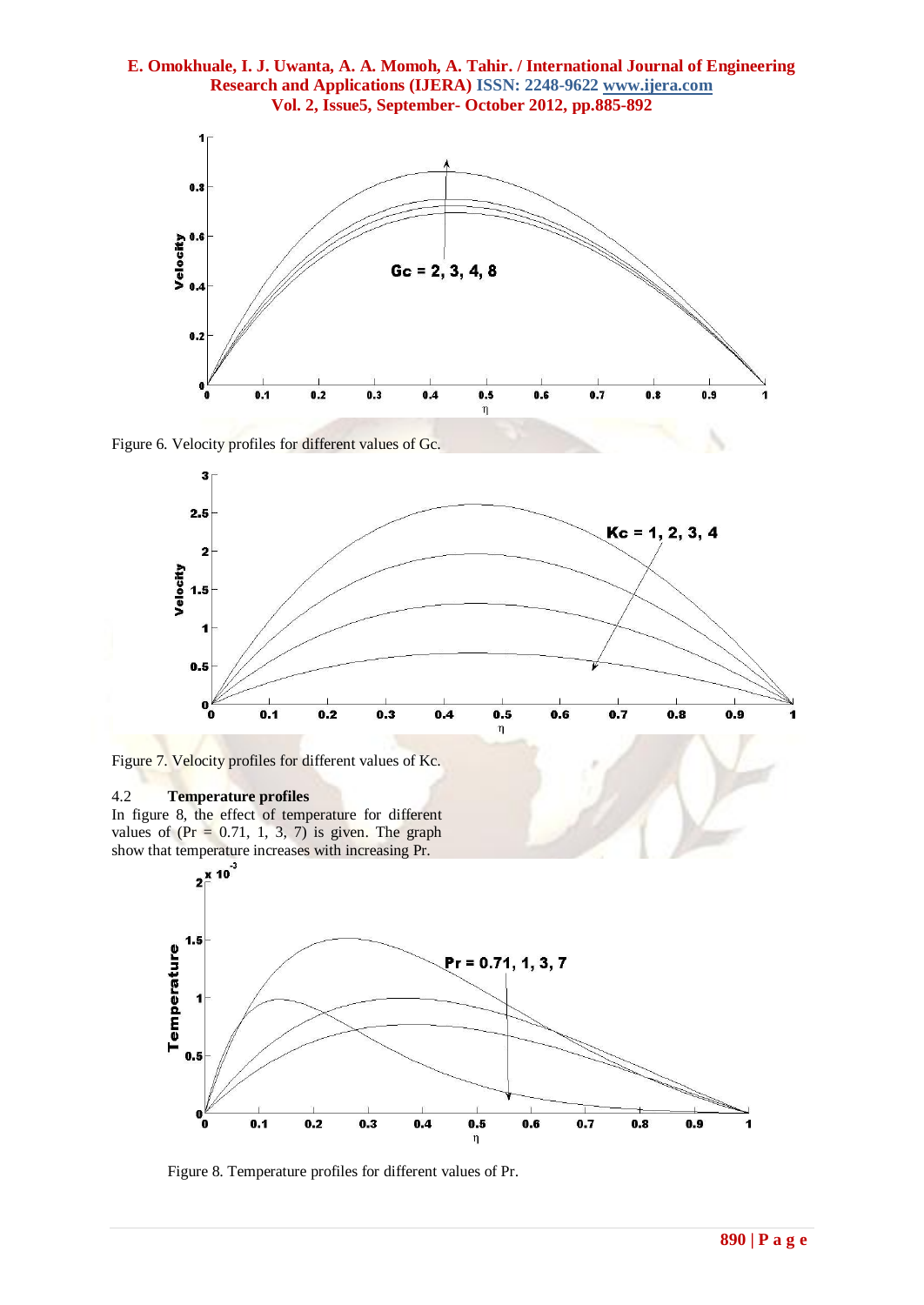#### 4.3 **Concentration profiles**

Figure 9 depicts the effect of concentration for  $(Sc =$ 0.3, 0.78, 1, 2.01), it is seen that concentration increases with the increase in Sc. The effect of

concentration for  $(Kc= 0, 0.5, 1, 3)$  is given in figure 10, it is seen that concentration decreases with the decrease in Kc.

![](_page_6_Figure_4.jpeg)

![](_page_6_Figure_5.jpeg)

![](_page_6_Figure_6.jpeg)

Figure 10. Concentration profiles for different values of Kc.

Table 1 to 3 represent the Skin friction, Nusselt number and Sherwood number respectively.

Table 1 depicts that the Skin friction increases with increase in Gc and Grand decreases with increase in Sc, m, M, Kc, and Pr.

Table 2 represents that the Nusselt number decreases with increase in Pr, and decreases with increase in  $\omega$ Table 3 shows that the Sherwood number decreases with increase in Sc and  $\omega$ .

| Table 1: Skin friction $\tau$ |  |  |  |  |  |
|-------------------------------|--|--|--|--|--|
|-------------------------------|--|--|--|--|--|

| $\omega$ | Gc | Sc  | Kc      | Gr | М | Pr   | M   | $\tau$ |
|----------|----|-----|---------|----|---|------|-----|--------|
| 1        |    | 0.3 | 0.1     | 1  |   | 0.71 | 0.5 | 6.1082 |
| 3        | 1  | 0.3 | 0.1     |    | 1 | 0.71 | 0.5 | 5.5219 |
| 1        |    | 0.6 | 0.1     |    |   | 0.71 | 0.5 | 5.7548 |
| 1        | 4  | 0.3 | 0.1     | 1  | 1 | 0.71 | 0.5 | 6.5671 |
| 1        | 1  | 0.3 |         | 1  | 1 | 0.71 | 0.5 | 6.3654 |
| 1        | 1  | 0.3 | 0.1     | 4  | 1 | 0.71 | 0.5 | 6.8760 |
| 1        | 1  | 0.3 | 0.1     |    | 3 | 3    | 0.5 | 5.9006 |
| 1        | 1  | 0.3 | 0.1     |    | 1 | 0.71 | 2   | 5.0126 |
| 1        | 1  | 0.3 | $0.1\,$ |    |   | 0.71 | 0.5 | 6.8741 |

| Table 2: Nusselt number |
|-------------------------|
|                         |

| W) | Pr            | Nu     |
|----|---------------|--------|
|    | 0.71          | 0.8181 |
|    | $0.7^{\circ}$ | 0.7400 |
|    |               | 0.7830 |

|  | Table 3: Sherwood number |  |
|--|--------------------------|--|
|  |                          |  |

| $\omega$ | Sc  | Sh     |
|----------|-----|--------|
|          | 0.3 | 0.4015 |
|          | 0.3 | 0.3890 |
|          | 0.6 | 0.3977 |

#### **5.0 SUMMARY AND CONCLUSION**

We have examined and solved the governing equations for the effects of concentration and Hall current on unsteady flow of a viscoelastic fluid in a fixed plate analytically. In order to point out the effect of physical parameters namely; thermal Grashof number, mass Grashof number, Schmidt number, Prandtl number, Chemical reaction parameter, Hartmann number, Hall parameter and